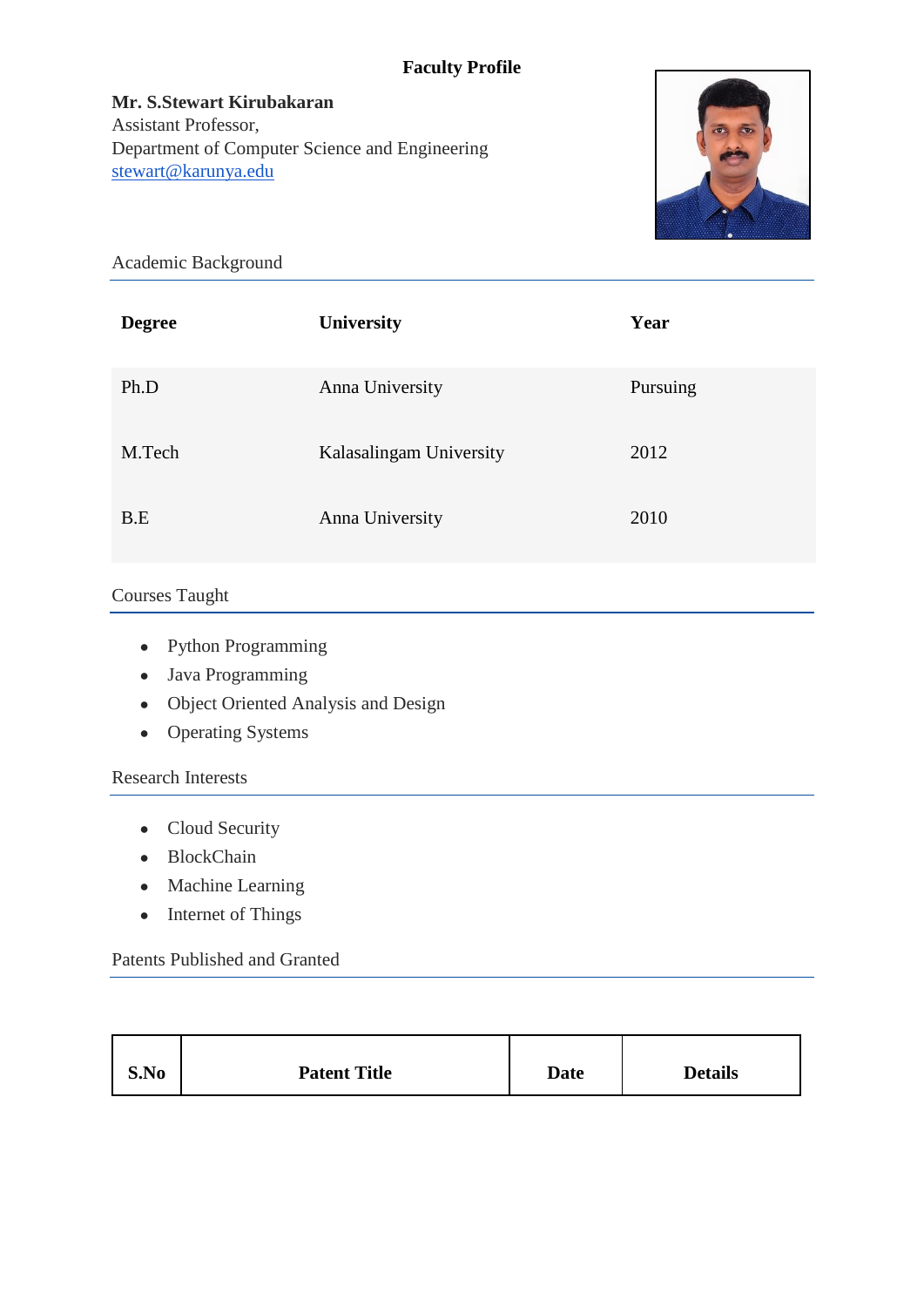| 1.               | On-site Automated Hazardous Medical<br>Waste Detection by Smart Sensors and<br>Waste Categorization Technique using a<br>Machine Learning Algorithm | 09-04-2021        | Patent<br>Application<br>Number:<br>202121015632                                     |
|------------------|-----------------------------------------------------------------------------------------------------------------------------------------------------|-------------------|--------------------------------------------------------------------------------------|
| 2.               | Scientific Model for Predicting Change in<br>Rainfall using Climatic Raster Data<br>Mining                                                          | 03-03-2021        | Patent Number:<br>2021100001<br><b>Australian</b><br><b>Patent</b><br><b>Granted</b> |
| 3.               | Smart Industrial Manufacturing using<br>Low Power Wide Connectivity based<br><b>INGENU</b> Machine to Machine Approach                              | 12-02-2021        | Application<br>Patent<br>Number:<br>202141004991                                     |
| $\overline{4}$ . | Intelligent<br>for<br>Drone<br>An<br>Surveillance                                                                                                   | Social 12-02-2021 | Patent<br>Application<br>Number:<br>202141005231                                     |

### Most recent Publications

- Published a paper titled Internet of things-based energy-efficient optimized heuristic framework to monitor sportsperson's health at Technology and Health Care, IOS Press, 28th May 2021, PP. 1-14 [DOI: 10.3233/THC-213007]
- Published a Scopus Indexed Paper in Material Today: Proceedings titled Heart disease diagnosis systematic research using data mining and soft computing techniques available online from 13th March 2021.
- Published a Scopus Indexed Paper in Material Today: Proceedings titled An Efficient Framework for Blog Recommender System available online from 16th March 2021.
- Published a paper titled IOT Enabled Privacy Preserving in Federated Hybrid Smart Grid Cloud Environment using Spark at European Journal of Molecular and Clinical Medicine during 2020. ISSN: 2515 – 8260, Volume 07, Issue 07, PP.195-202
- Published a paper titled Efficient Vehicle Parking System using Cloud-based IoT at European Journal of Molecular and Clinical Medicine during 2020 PP.2866-2871.
- Published a Scopus Indexed Paper in Test Engineering and Management titled Security of Clinical Big Data in Medicinal Severs using Cloud Server at March-April 2020 ISSN:0193-4120 (Page No:18665-18668).
- Published a Scopus Indexed Paper in Test Engineering and Management titled Privacy of Medical Big Data in Healthcare Cloud using Fog Computing Facility with Stegno and Cryptography at Volume 82 January-February 2020 ISSN:0193-4120 (Page No:6536-6539)